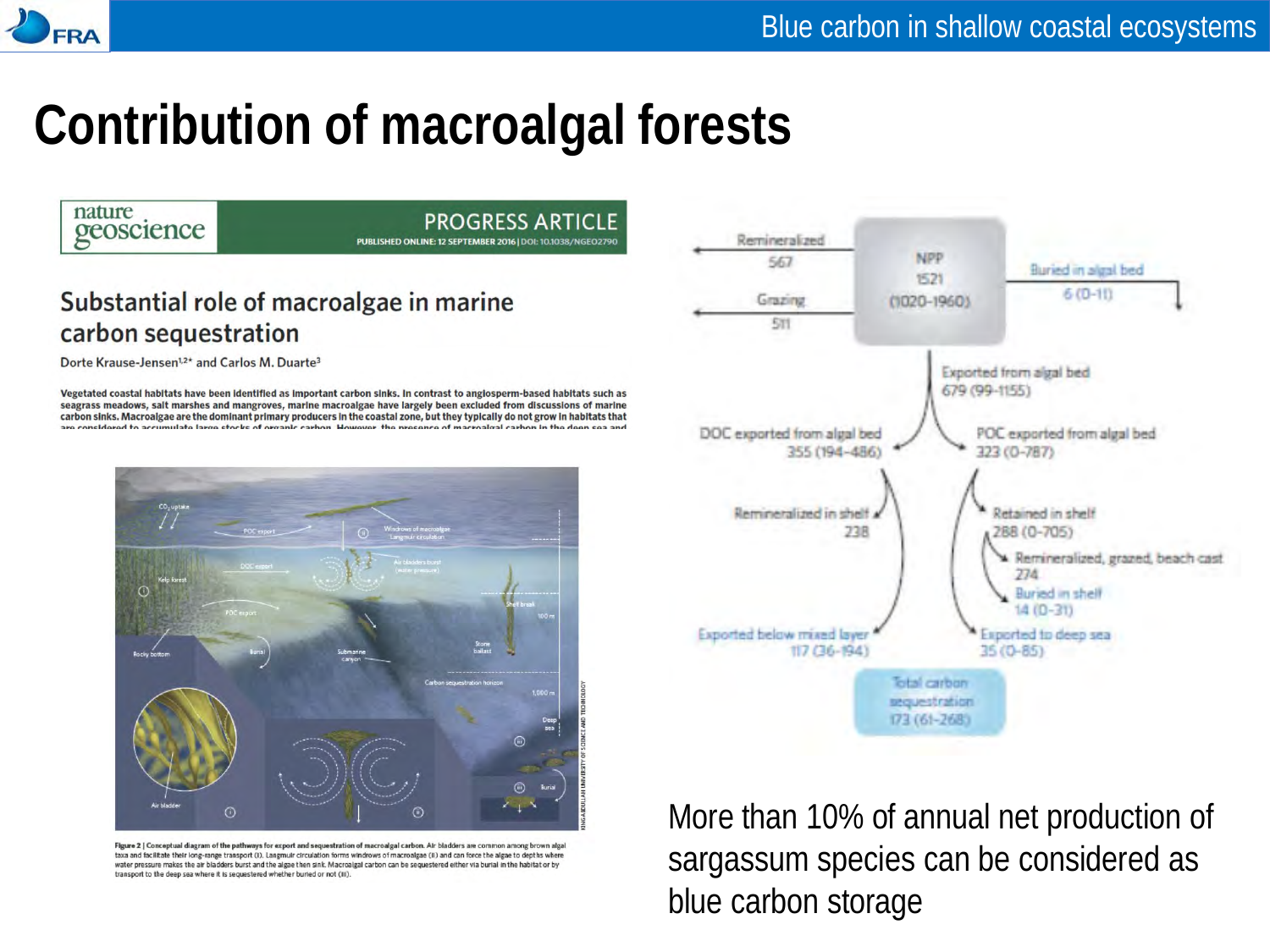

# **Estimation of BC sequestration in a national scale**



|                   | Sequestration rate<br>$(t$ -CO <sub>2</sub> / ha / year) |                |
|-------------------|----------------------------------------------------------|----------------|
|                   | average                                                  | <b>Maximum</b> |
| <b>Seagrass</b>   | 5.8                                                      | 33.4           |
| Sargassum         | 2.7                                                      | 5.1            |
| Saccharina        | 10.3                                                     | 36.0           |
| Ecklonia          | 4.2                                                      | 7.9            |
| Mangrove          | 68.5                                                     | 68.5           |
| <b>Tidal flat</b> | 2.6                                                      | 2.6            |



Japan Blue Carbon Research Group (2019), *Nikkei construction*

Area total:  $28.3 \times 10^4$  ha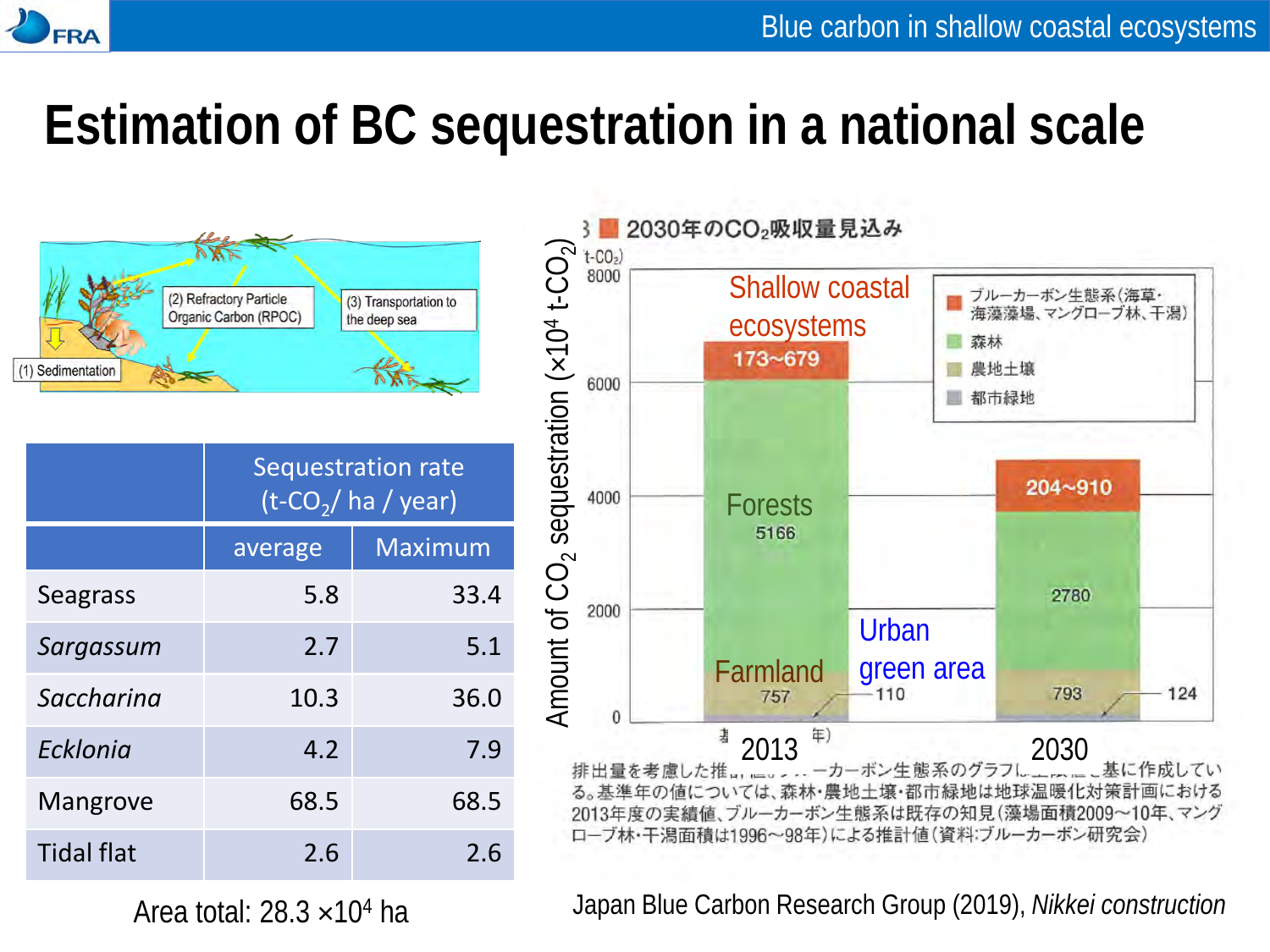

#### **Newly unraveled storage processes**



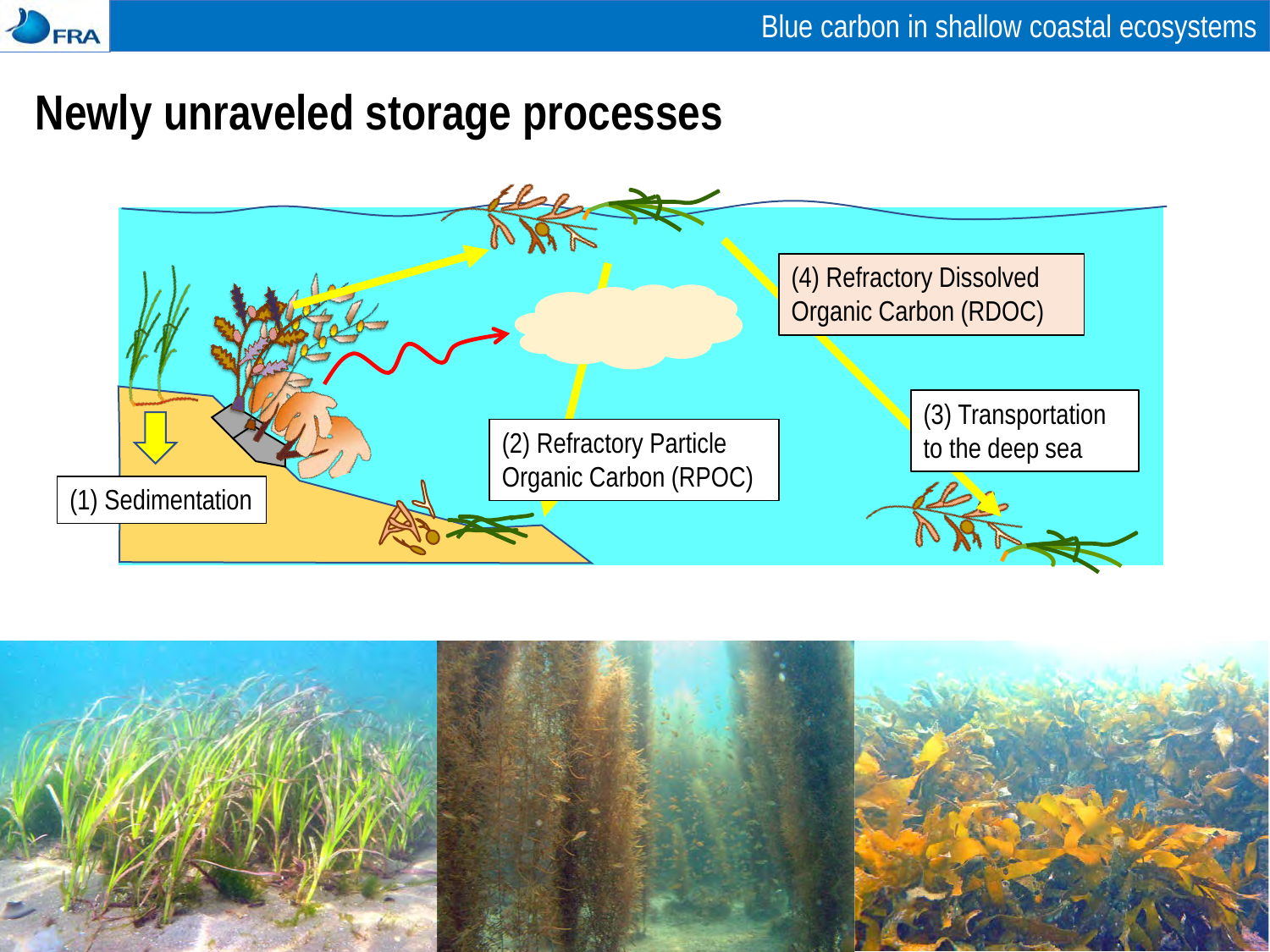

### **Newly unraveled storage processes**



This process have never been included in any estimation of Blue Carbon storage!





Watanabe et al. (in prep)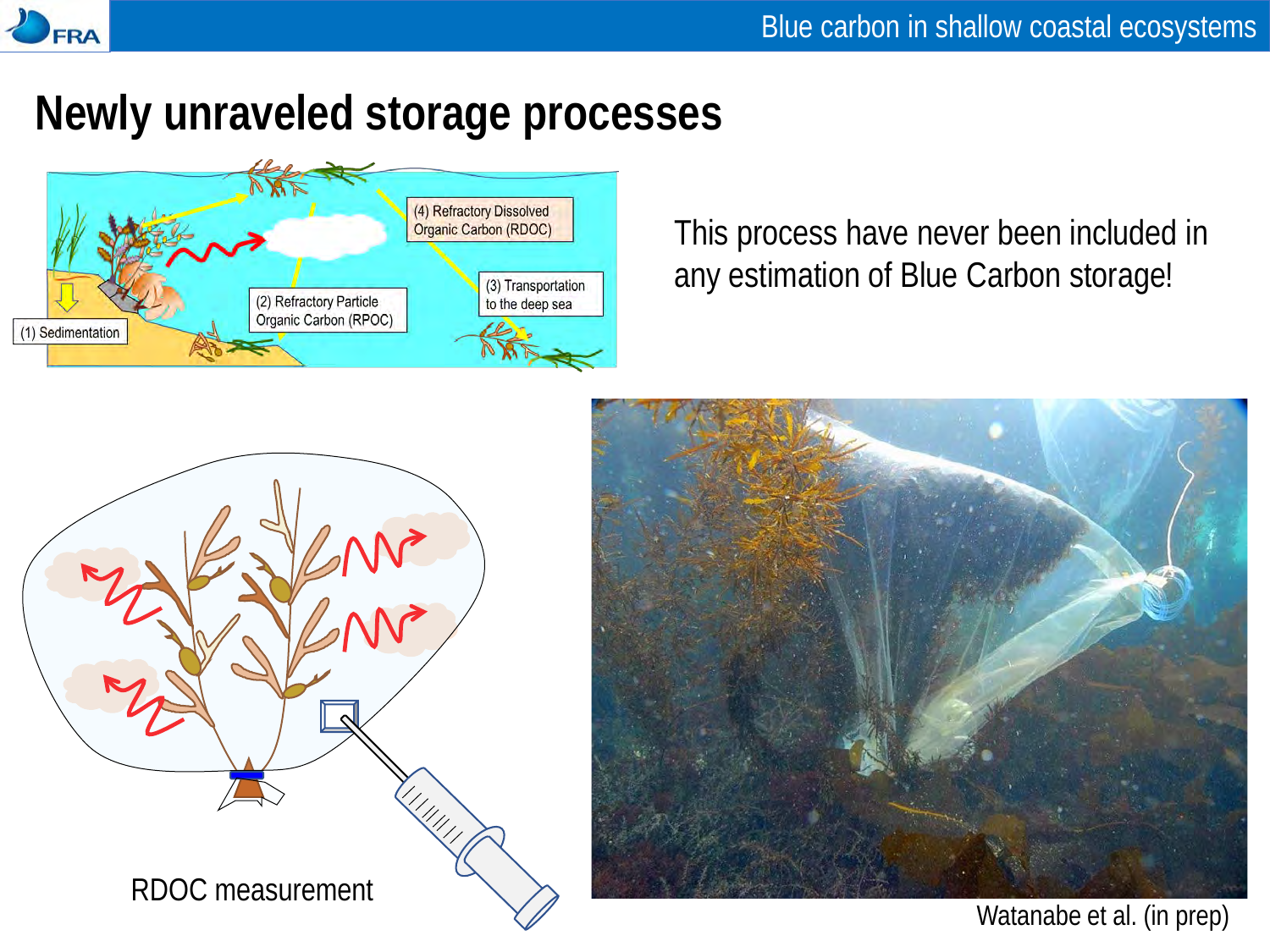

Blue carbon in shallow coastal ecosystems

Aquaculture can work as a climate change mitigation and adaptation measures: macroalgal (kelp, wakame, sargassum, nori laver, etc.) cultivation

http://www.pref.kyoto.jp/kaiyo/yousyokugyou.html



RDOC released from growing algae contributes to blue carbon storage